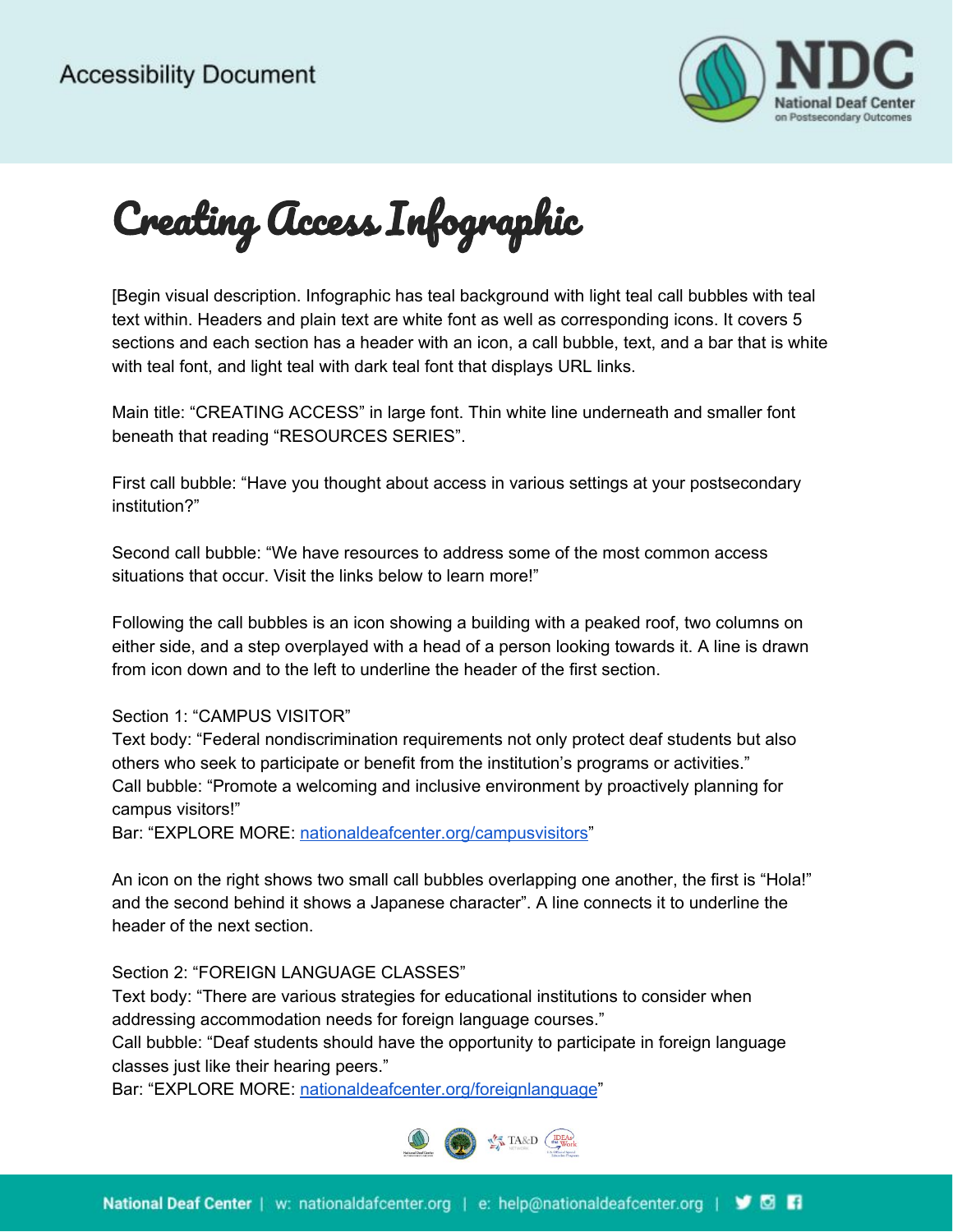

An icon on the left shows three outlines of individuals behind a desk. Two are standing with a third in front sitting at the desk. A thin white line drops down and underlines the header.

Section 3: "INTERNSHIPS + FIELD EXPERIENCES"

Text body: "When a college or university requires, or provides, students with the option to do internships for academic credit, it must ensure that the experience is accessible." Call bubble: "To ensure an equitable internship experience, discuss predicted possible barriers and creative problem-solving techniques with the deaf students." Bar: "EXPLORE MORE: [nationaldeafcenter.org/internships](http://nationaldeafcenter.org/internships)"

An icon on the right shows the outline of a graduation cap. A thin white line drops down and moves left to underline the header.

## Section 4: "GRADUATION EVENTS"

Text body: "Institutions must provide access to public events and ensure an equitable experience for deaf individuals. Review the various services and technology that can make commencement ceremonies accessible to deaf participants."

Call bubble: "Creating access to graduation events requires proactive planning, collaboration, and often a little creativity."

Bar: "EXPLORE MORE: [nationaldeafcenter.org/graduation](http://nationaldeafcenter.org/graduation)"

An icon on the left shows the outline of a globe turned to display the edge of North America, most of South America, Africa, Europe, Asia, and part of Australia with teal pin marks scattered throughout. A line goes directly right from the center to underline the header.

Section 5: "STUDY ABROAD"

Text body: "Study abroad planning and preparation require a team effort between the deaf student, disabilities services office, study abroad office, service providers, and the study abroad program coordinator."

Call bubble: "Read this overview for several strategies and ideas for the proactive planning process."

Bar: "EXPLORE MORE: [nationaldeafcenter.org/studyabroad"](http://nationaldeafcenter.org/studyabroad)

Below the last section are two more call bubbles, one is towards the left and is overlapped by the one below it towards the right. The first reads "There's a lot to consider when ensuring access for deaf individuals but these resources are helpful in getting started!" The second reads "If you need more information or have questions, please go to